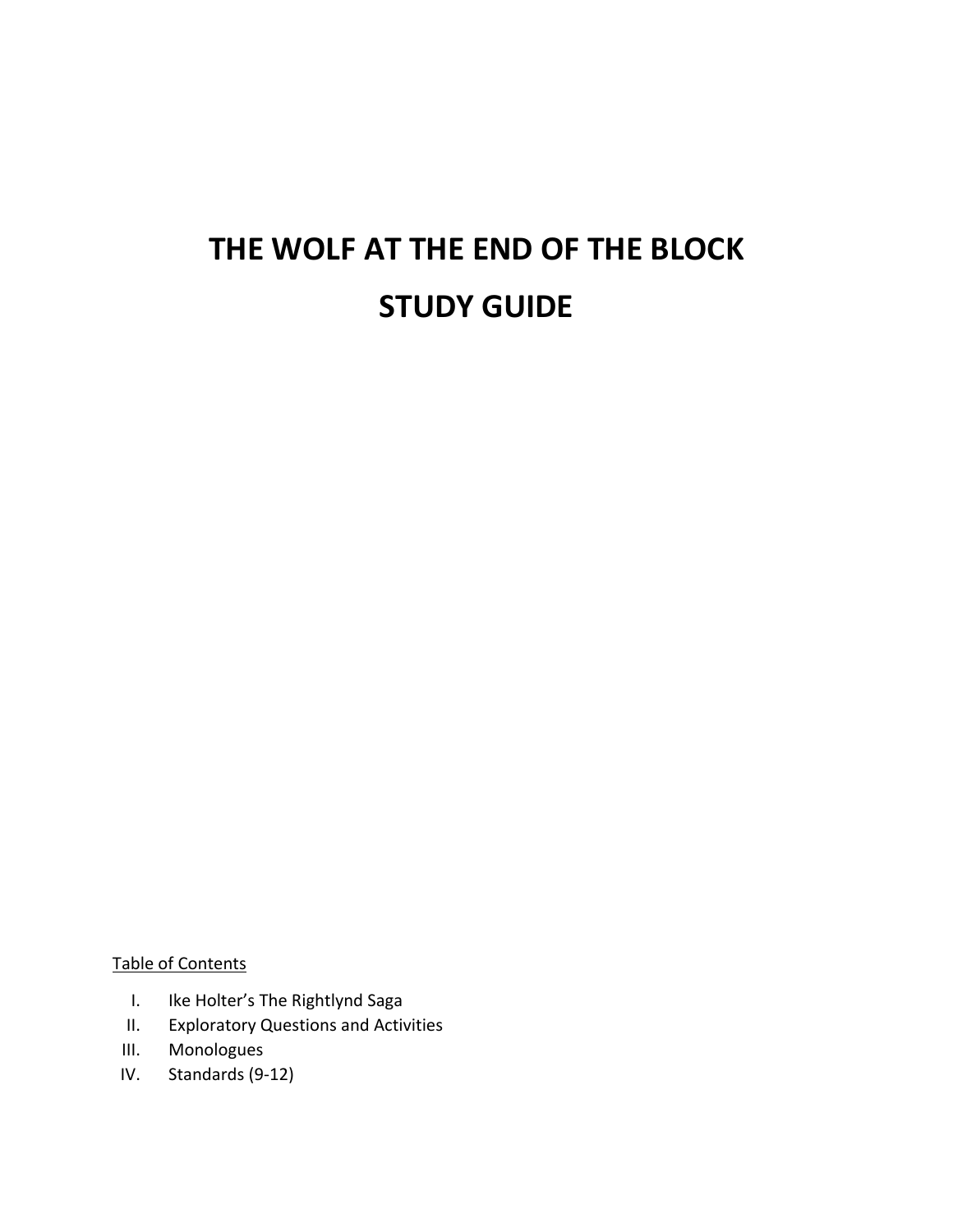# **I. Ike Holter's The Rightlynd Saga**

*The Wolf at the End of The Block* is one play in Ike Holter's seven-part Rightlynd Saga. Each play in the cycle takes place in the fictional Chicago neighborhood called Rightlynd and the changing cultural, political, and social dynamics of the people that live there. Portions of dialogue in *Wolf*  make references to the previous plays. The plays in the saga are as follows in chronological order:

### *Rightlynd*

Setting: Winter 2011 – Summer 2014

Chicago's 51st Ward, Rightlynd, once a thriving neighborhood, is now populated with vacant storefronts and abandoned apartment buildings. Alderman Nina Esposito embarks on a onewoman crusade to stop an outside real estate redevelopment project seeking to usher in a new age of gentrification that threatens the heart of Rightlynd's identity.

### *Exit Strategy*

Setting: Summer 2014 – Summer 2015

Tumbldn High School, a now-crumbling cornerstone of Rightlynd, is slated for an unceremonious shutdown by the city (aided by Alderman Esposito.) A grassroots campaign of teachers and students emerges under the leadership of a fast-talking administrator, willing to risk it all in a city-wide clash to save their careers, future and safety.

### *Sender*

Setting: Summer 2016

More than one year after his sensational death, a young man returns to his former Rightlynd apartment: alive, well and with a new-found ambition to fix what went wrong. A miracle reunion turns into a catastrophic disaster as the past catches up with the present and old debts return, expecting payment in full.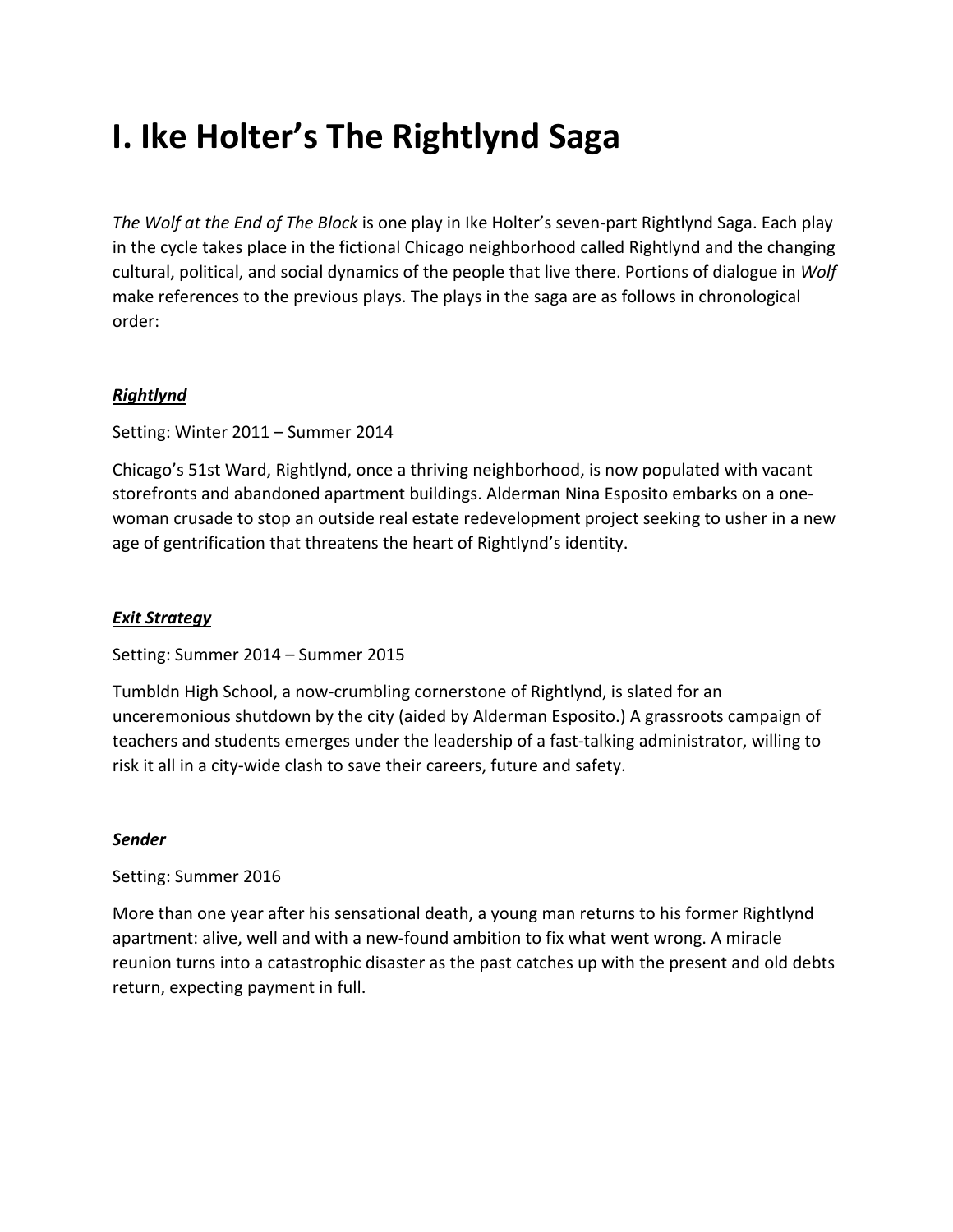#### *Prowess*

#### Setting: Summer 2016

Temperatures flare, shootings spike and Rightlynd is stuck in status quo. Enter a mixed bag of underdogs ready to save whatever's left of the day. As Nina Esposito cozies up to city hall, her assistant uses her boss' turned eye (and vacant office) as the headquarters for a rebellion against the powers that be. Completely powerless but sky-high on passion, they fight back. But as broken bones multiply and alliances splinter, the team is forced to draw the line between well-meaning heroism and vigilante justice.

#### *The Wolf At The End of The Block*

After the heat of *Sender* and *Prowess*, a bitterly cold Chicago fall seeps into Rightlynd. A dimly lit bar deep in the neighborhood is the scene of a terrifying and bewildering crime. New witnesses and startling facts emerge within the following 48 hours over sandwiches at Nunley's Grocery and Meat Counter. A personal horror story flips into a destructive and thrilling political maelstrom that defies containment, while the resident at its center struggles for control of his narrative—and his life.

#### *Red Rex*

Setting: January – April 2018

A theater company moves into a small storefront in Rightlynd, hoping their upcoming show will launch their careers to new heights. But when it's revealed that their source material isn't as original as they assumed, they must face off with the neighborhood's residents, who are determined to take back their story.

#### *Lottery Day*

#### Setting: Fall 2019

Long the matriarch of a quickly gentrifying neighborhood, Mallory invites the lonely residents, hardcore activists and starving artists of her block to what she hopes will go down as a legendary barbeque- thanks to a special surprise. But her mysterious plan to revitalize her community may be the very thing that tears it apart.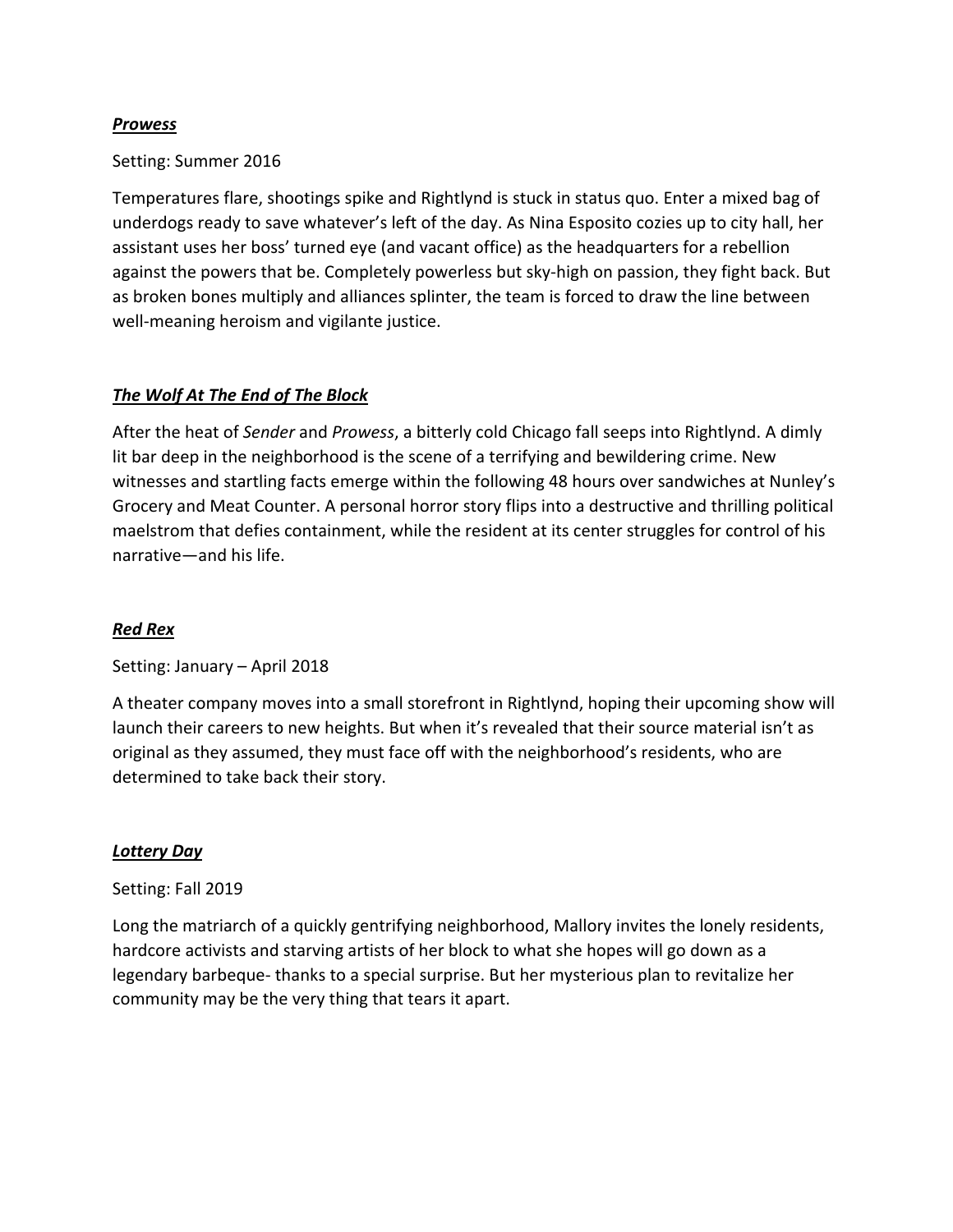## **II. Exploratory Questions and Activities**

- 1.) Read (or listen to) the classic tale of "The Boy Who Cried Wolf" from *Aesop's Fables*. Discuss how elements of this narrative are woven throughout the play. https://fablesofaesop.com/the-boy-who-cried-wolf.html
- 2.) Discuss the connection (and conflict) between heroism and morality as explored in the play.
- 3.) Ike Holter categorizes the play as a neo-noir (a narrative genre usually relegated to film that both expands and subverts the elements of classic film noir.) Three of the common traits of neo-noir are: *an antihero protagonist*, *a conspiratorial plot*, and *high contrast lighting*. Give examples of each of these traits as they exist in the production of *Wolf*.

https://www.masterclass.com/articles/neo-noir-guide#6-notable-neonoir-films

- 4.) Which of the characters in the play do you feel the strongest connection to? Discuss why this particular character resonates with you.
- 5.) The play ends with a tense silent moment between Abe and James. Choose between one of the two and write a monologue, in their voice, describing what they are thinking in the final moments of the play. https://www.masterclass.com/articles/how-to-write-amonologue-with-examples#4-tips-for-writing-a-strong-monologue
- 6.) Read the highlighted monologues from Frida, Abe and James from the play. (see attachment link.) Discuss the ways that each monologue highlights the challenges in the functions of modern social institutions (family, education, religion, economy, government/politics, health care, and media.)
- 7.) Describe the ways that the author uses language, rhythm and word choice to communicate place/location, age, and need. (you can use the sample monologues or other moments you remember from the production)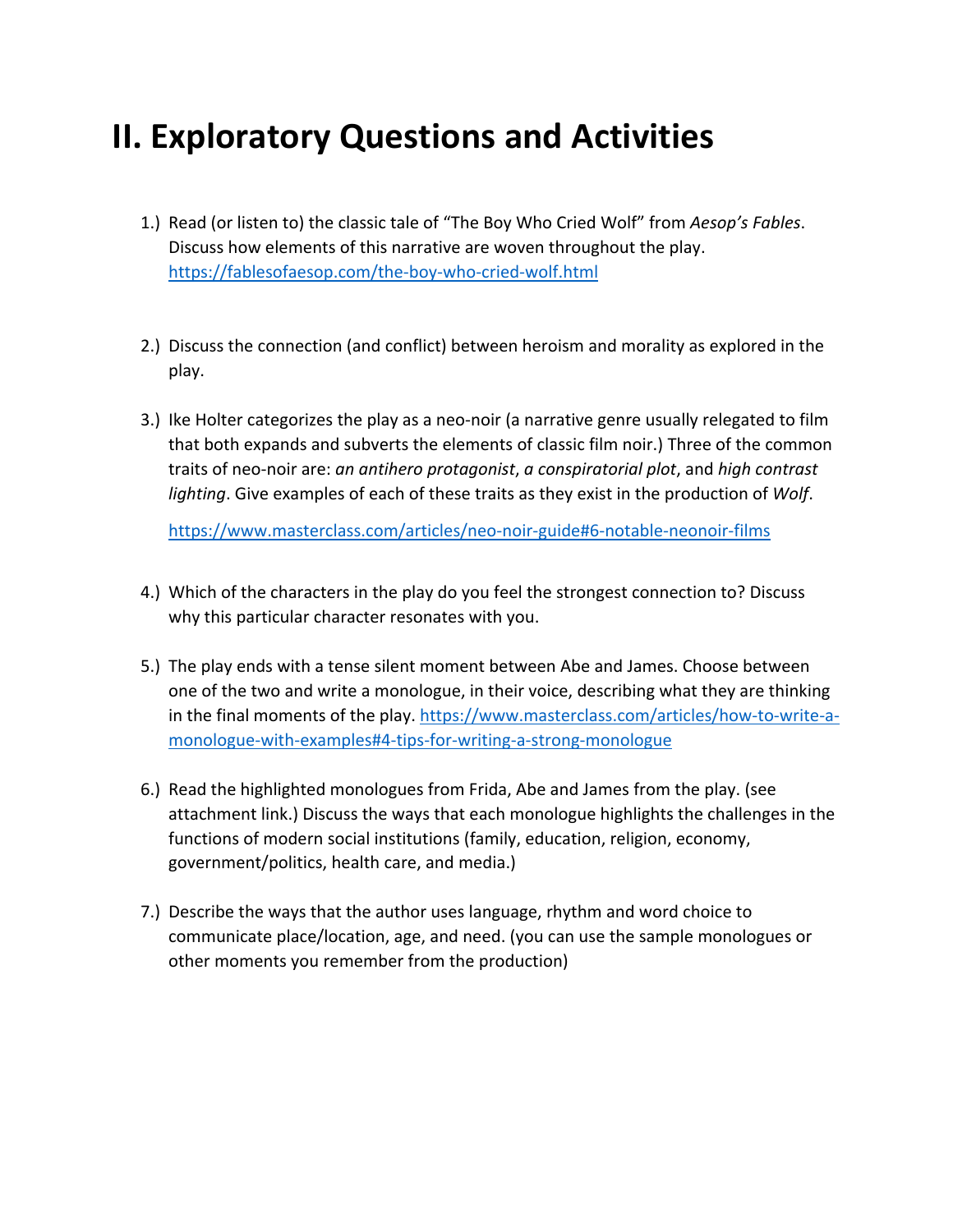### **III. Monologues**

**FRIDA** I do what I want. Never mistake me for some low-level hire some idiot pawn to be pushed I answer to no one but the mirror do not mistake me I do my job I do exactly What I Want. .....I am the only --I am the only one of my kind in my line of employment. I am the voice. The quo. The---I am the foot in the door I am the only foot in the door for 16 years running that floor I do what I want I do what needs to be done and that means I can fail this many times. Know how many stories I do? How many, how many, you watch, you're a fan, right, 71, 71 stories, per year, on your television in your newspaper on your little phone you can find 71 instances where I shoot and when I strike it is implicit that my insistence is above approach, 100 percent, everybody else? Doesn't matter, one, two, three strikes, they get four more, they get up they get down but me, with my position, within my exotic disposition: If I presented every time a white person beats a brown body without a 360 degree rotating camera with dolby surround sound voice recording and 4 witnesses without one mark of red on their ledger; if I use my voice, and that call is not clarion, even once, that mic goes mute my foot is out of the door and we don't get to scream about anything down here, again, ever, not anymore. .......So do it. Go undercover for your brother and get a statement, from the bartender that feeds the man who beat someone and got away with it, his loyal customer, his alibi in full light you go there and strap a wire to your back and then you deal with the laws against that; you find a security camera that shows people screaming but with no words and find a lip reader to tell me within a 60 percentile what was "possibly said", you find me some easy way to squeeze out as much truth as possible you bring that for me to see and I will click my finger on the screen and like your little blog that will be seen and heard and felt by no one of any more importance than some clicktivist with a bone to pick now you look me in the eye I am trying to be your voice so don't you ever tell me to shut up. **EVERYONE**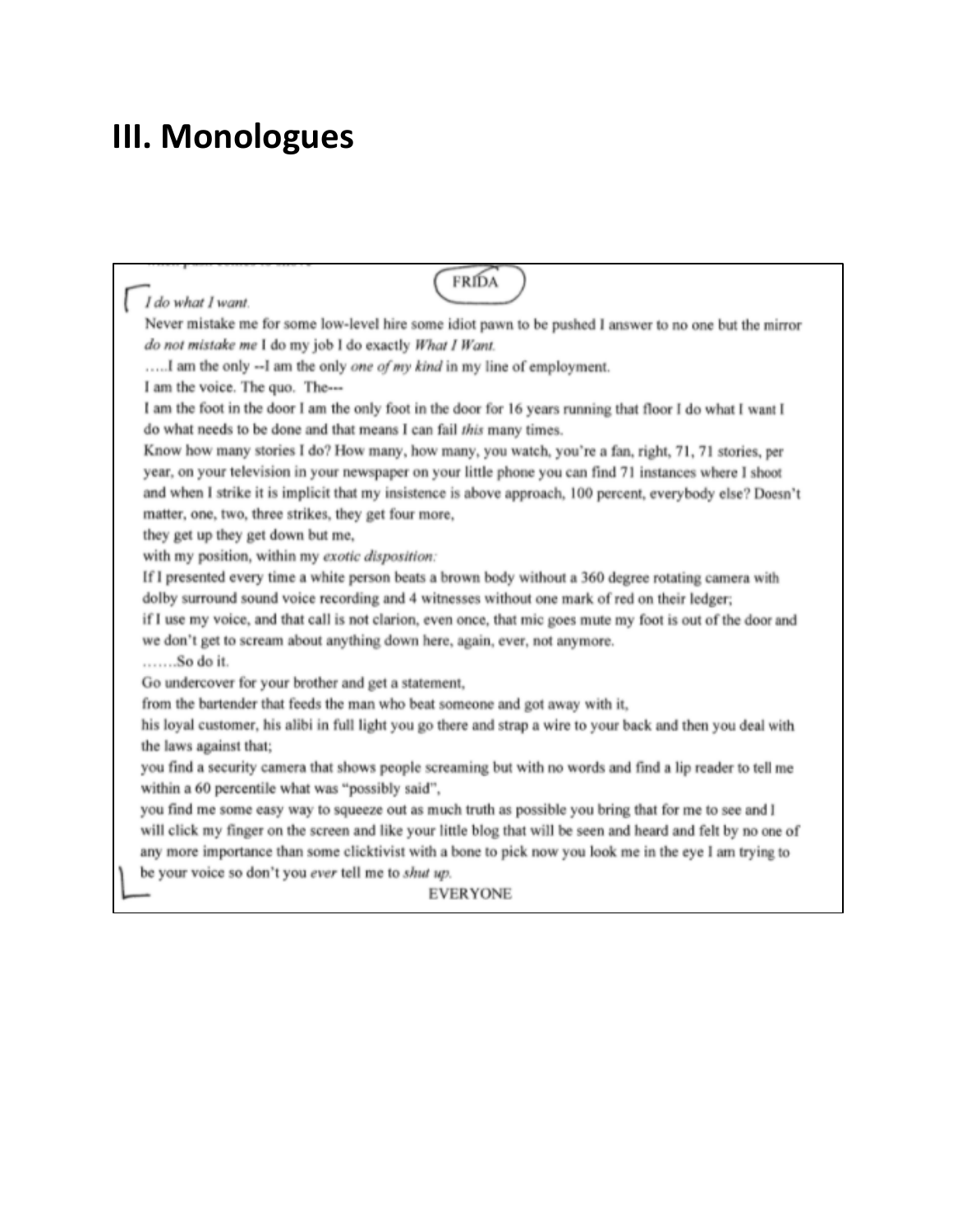They didn't want me there. Windows boarded up. People smoking. Inside. Still. Not a normal bar. Cop bar.

31

....Didn't hear his name, didn't know his title, but when I push him into the wall to get away he fell down hard and as I was getting up my eye caught the glint of his holster and his gun and his badge on the belt the guy who did it they man who put hands on me the man who did all this all this this shit, to me, he-he's a cop.

ABE

He's--He's special, right?

...And I'm a waiter.

Didn't finish school. Tried, couldn't, never went back and, I don't know, I drink too much, sometimes, trying not to, better now, but I drink and I smoke, whenever I can, but I don't buy, cause I'm broke did I mention that, I think it bears repeating let me say it again just to be sure I am poor, as fuck, I am really really, really fucking poor and I'm dark skinned, and I've been turned down from over 30 apartments, And I've never gotten a job where I didn't know the owner, and I get flagged in every airport and they ask me about drugs, but all that doesn't happen as much anymore because I stopped going by my birth name so that's, that part's OK now,

 $Im$  not-

............

I'm not unimpeachable.

But I'm

I am still here, I am still alive

that's something not a lot of people can say once they've seen a cop get dark that's something. I'm--I am worth something because I am still breathing my life is worth something god damn it I am still somebody.

--- And that's--

I don't know, if you ask me, I think that makes me kinda sorta maybe unimpeachable. So.

**FRIDA**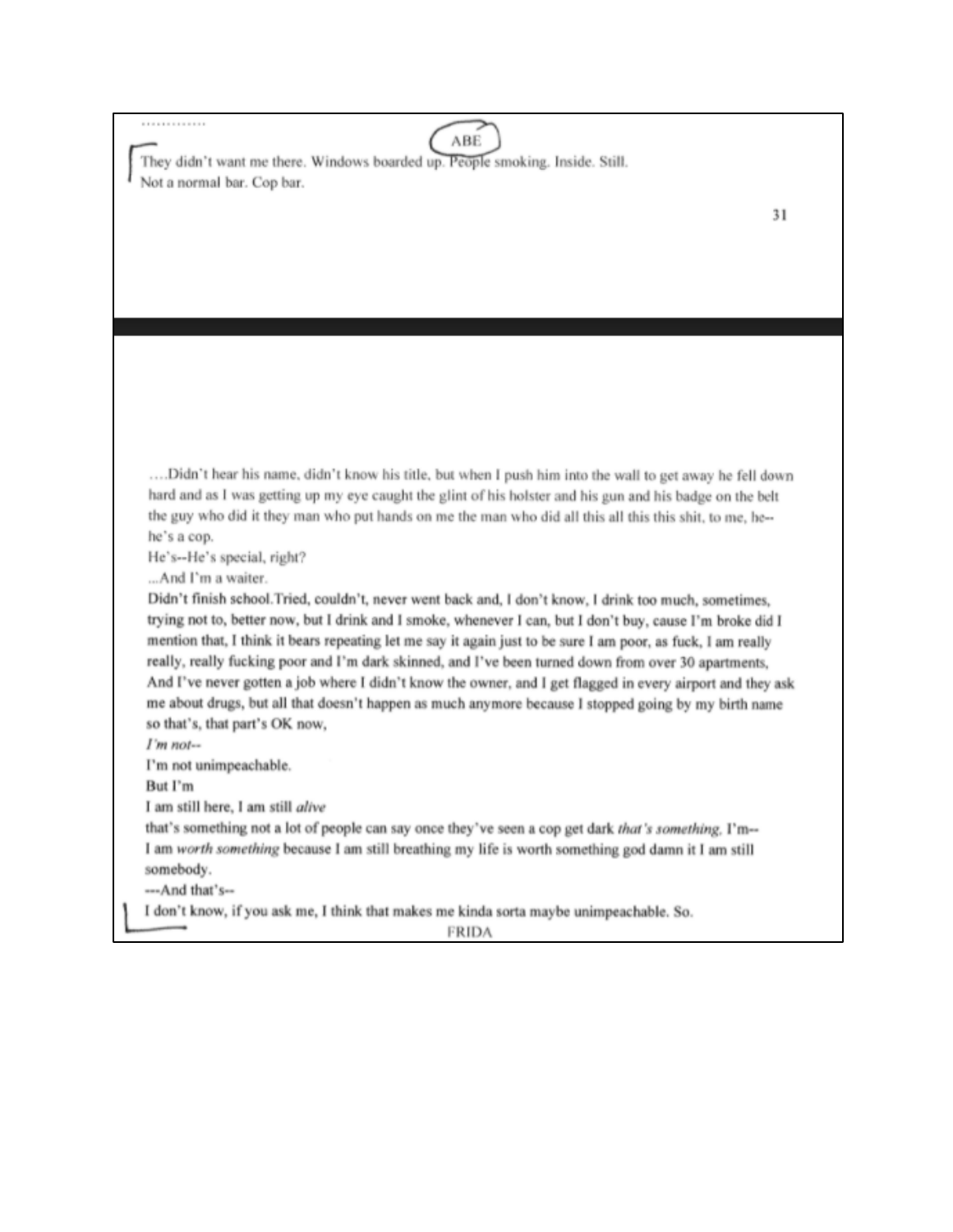\*\*\*\*\*\*\*\*\*\*\*\*\*\*\*\*\*\*\*\*\*\*\*\*\*\*\*\*\*\* **JAMES** I couldn't do what you do. Try to place myself in other people's shoes, yea? When I'm out, at work, and I get the call, and I go, I try to place myself in the position of the person I'm supposed to go against. And it's hard. I will admit that straight off, it is hard for me to look at someone who doesn't look like me and put all my history into their heads and then say to myself "Oh ok, this lead him to this. That lead him to this. He lead himself to this", it's hard, real hard, and it's hard cause it's impossible. I wouldn't be me...if I was you, and vice versa, you admit that, you know that; can't put my brain in somebody else's head but I can try, in that moment, with everything I got to be a good person. ...And that's a fight I don't always walk away from as a--Can't always win that fight. I see hundreds of people go by a day, and that's only a fraction of the thousands that pass by, only thing is, when I'm at work I'm in a uniform; they can see me, I can't see them, see? So it takes a... Takes a certain kind of person to do what I do. I'm the one who has to decide. And it can never be wrong, cause if it is, I'm not the person who gets to decide anymore, I'm the person who's dead. ....You see me and you see everybody who ever did you wrong all at the same time. That's tough that's real tough son I don't envy you that. Nobody gets it unless they have to get it, but it's tough thinking everybody wants to get you, cause if you don't, if you just see the good in everybody, constantly, like me: You mess up the one wrong time and you're dead. .....Now I know from the second I sat down that you didn't really want to trust me. Then for a minute you did, then another minute back to before, worse, cause you let yourself go. And...Hahahahaha. And-I want to say do it. Give in. Smile more. Relax. -But I can't. So why should you. You're pissed, you're on edge, you're scared and you don't wanna take it anymore: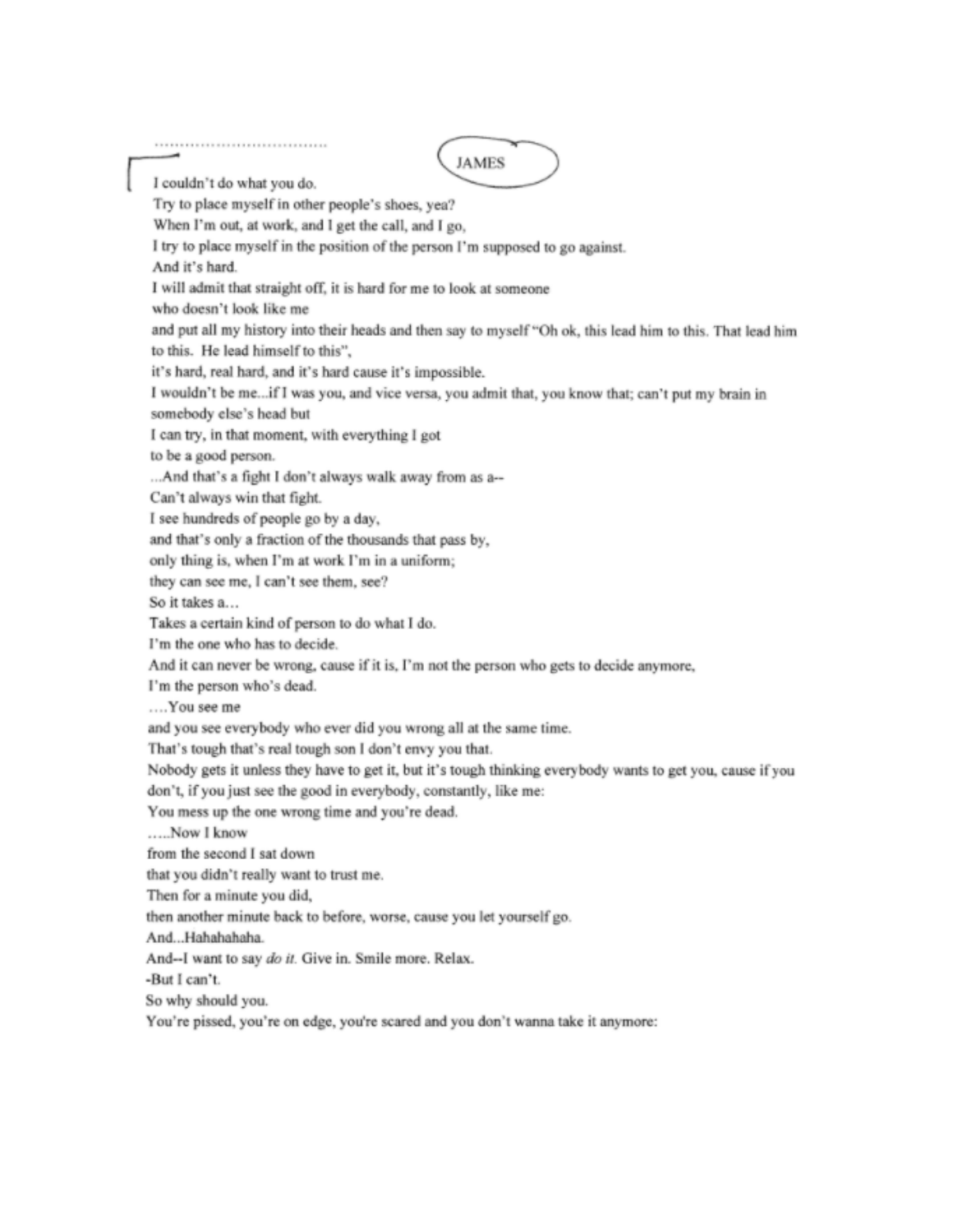#### $(continued \dots)$

Stay just like that. Who am I to tell you any different. ......But you've got a nice air about you, it's real nice and it's one of a kind. You're funny. You're smart. You're on the right track and if the day ever came when it was you against me please know it would be about your attitude and your questioning of my authority, not the color of your skin. Maybe that's specific only to you. Maybe I'm completely different when it's somebody else who looks just like you. Maybe I know exactly what happened last night, Maybe I'm covering up for a friend, Maybe I'm the bigoted piece of shit who did it and I am sitting right in front of you with a gun on my side and the power to do whatever the fuck I want, maybe this time the fucker won't get away, maybe this time I won't stop "maybe maybe" all these maybe's. ......Truth is: I'm not the guy you want. Easy for me to say, tough for you to hear, but that's the truth. ...Bar's called Everson. Corner across from the currency exchange two blocks off California. Bartender'll tell you everything you wanna know about last night and---If I were you? I would...listen to the entire story before I held one up to be the only, k? But what do I know, Right? I wasn't even there. ....Next time keep the knife on your belt buckle, nobody looks good with their hands already behind their back. (JAMES puts down two bills. Exits.....